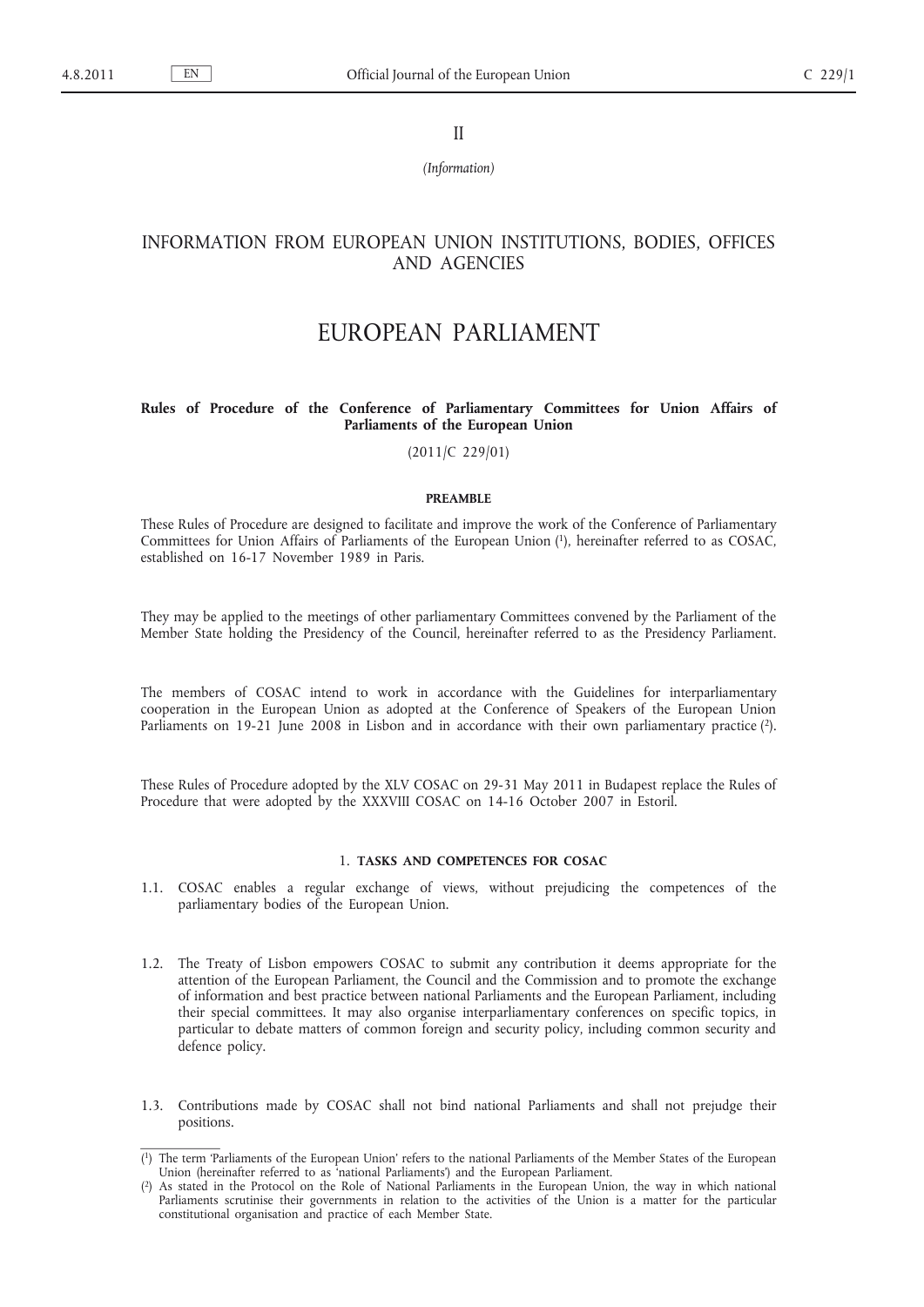#### 2. **ORGANISATION OF MEETINGS**

## 2.1. **Plenary meetings**

One plenary meeting of COSAC shall be held during each Presidency, taking account of different parliamentary practices of Member States, of election periods and of the dates of public holidays in Member States. The date of the next meeting shall be fixed and announced by the date of the preceding meeting at the latest.

#### 2.2. **Extraordinary meetings**

Extraordinary meetings of COSAC shall be held, if deemed necessary, by an absolute majority of the Chairpersons of the Committees for Union Affairs of the national Parliaments and of the representatives of the European Parliament.

#### 2.3. **Meetings of the Chairpersons**

A preparatory meeting of the Chairpersons of the Committees for Union Affairs and of the representative(s) of the European Parliament shall be held prior to each plenary meeting of COSAC, in agreement with the Presidential Troika of COSAC. Each delegation consists of two Members of its Parliament.

## 2.4. **Extraordinary meetings of the Chairpersons**

Extraordinary meetings of the Chairpersons of the Committees for Union Affairs and the representatives of the European Parliament shall be held, if proposed, by the Presidency Parliament, after consulting the Presidential Troika, or, if deemed necessary, by an absolute majority of the Chairpersons of the Committees for Union Affairs of the national Parliaments and of the representatives of the European Parliament.

## 2.5. **The Presidential Troika of COSAC**

The Presidential Troika of COSAC consists of the delegations of the national Parliaments of the Presidency, the preceding Presidency, the following Presidency, and the European Parliament. Each delegation consists of two Members of its Parliament.

## 2.6. **Working groups**

COSAC may decide to set up a working group to study a particular issue linked with the activities of the European Union. Such a working group shall also be set up, if deemed necessary, by an absolute majority of the Chairpersons of the Committees for Union Affairs of the national Parliaments and of the representatives of the European Parliament. The Chairperson of the Committee for Union Affairs of the Presidency Parliament shall act as the Chairperson of the working group. The secretariat of the Presidency Parliament shall provide the secretariat for the working group assisted by the COSAC Secretariat.

#### 2.7. **Documentation of the meetings**

Agendas for all the aforementioned meetings shall be circulated to all national Parliaments and to the European Parliament not less than two weeks before the meetings, and minutes of those meetings shall be circulated to all national Parliaments and to the European Parliament not later than two weeks after the meetings.

## 2.8. **Place of the meetings**

Meetings shall take place in the Member State holding the Presidency. Extraordinary meetings, meetings of the Chairpersons, meetings of the Presidential Troika of COSAC and meetings of working groups may be held elsewhere.

#### 2.9. **Convocation**

Plenary COSAC meetings, meetings of the Chairpersons of Committees for Union Affairs, extraordinary meetings and meetings of working groups shall be convened by the Presidency Parliament.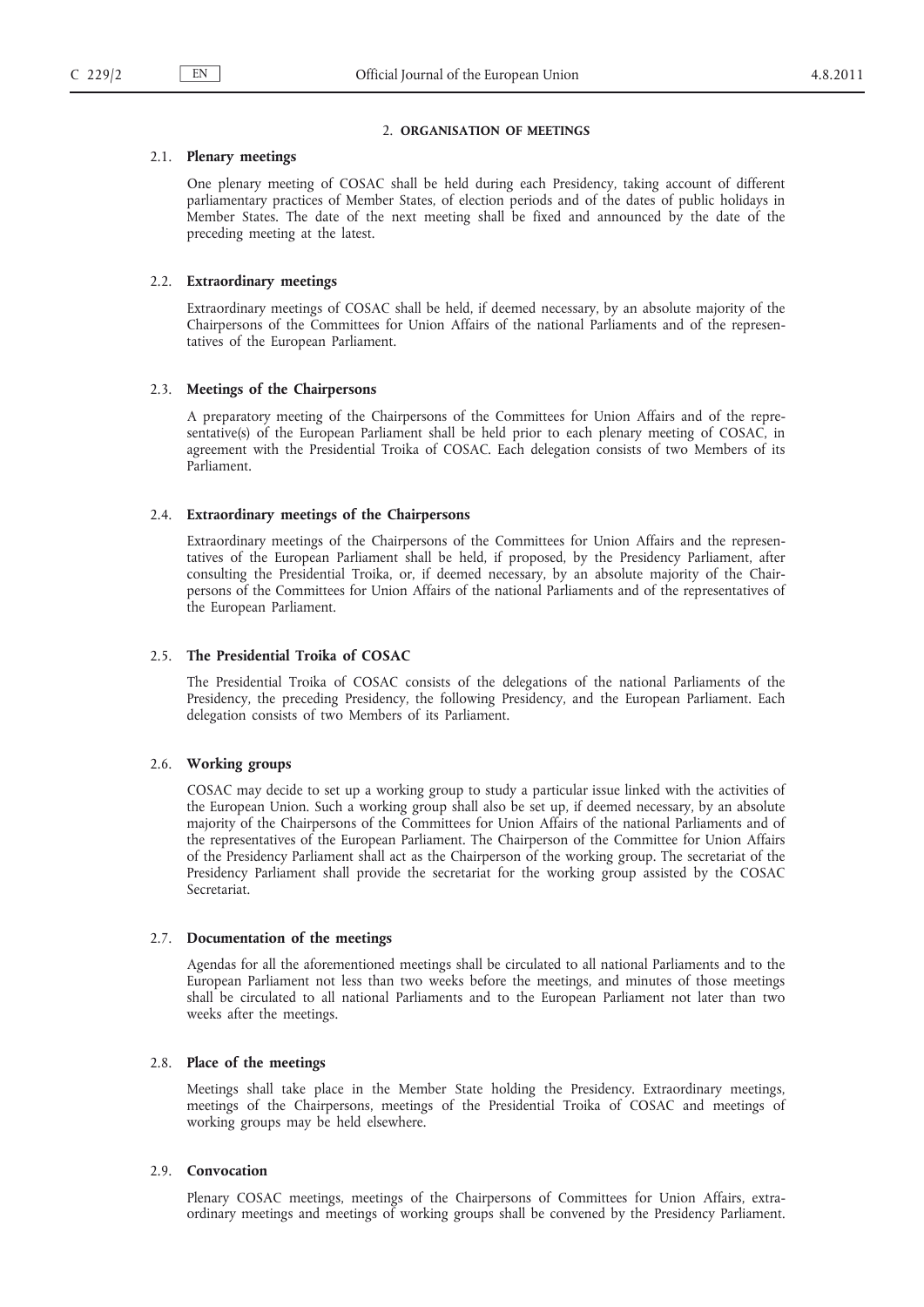#### 2.10. **Preparation of the meetings**

The delegations may send letters/documents relating to items on the agenda to the secretariat of the Presidency Parliament and the Presidency Parliament may also draw up discussion documents for the conference.

#### 2.11. **Planning of the meetings**

COSAC shall establish a rolling, long-term, calendar of its meetings.

#### 3. **COMPOSITION**

## 3.1. **Plenary and extraordinary meetings**

Each national Parliament shall be represented by a maximum of six Members of its Committee(s) for Union Affairs. The European Parliament shall be represented by six Members. Each Parliament shall determine the composition of its own delegation.

#### 3.2. **Observers from the Parliaments of candidate countries**

Three members of the Parliaments of each candidate country shall be invited as observers to plenary and extraordinary COSAC meetings. Two members of the Parliaments of each candidate country shall be invited as observers to the meetings of the Chairpersons of Committees for Union Affairs.

#### 3.3. **Other observers, specialists and special guests**

The Presidency shall invite observers from the General Secretariat of the Council and the Commission, and it may invite observers from the embassies of the Member States of the European Union, and, after consulting the Presidential Troika, from other national Parliaments, as well as specialists and special guests.

#### 3.4. **Public access to meetings**

Meetings of COSAC shall be public, unless otherwise determined.

#### 4. **DESIGNATION OF MEETINGS**

4.1. The designation of plenary and extraordinary meetings shall be 'Conference of the Parliamentary Committees for Union Affairs of Parliaments of the European Union — COSAC', with the name preceded by a Roman numeral in sequence, followed by the date and the place of the meeting.

## 5. **AGENDA**

- 5.1. Before the last plenary meeting of each year the delegations shall indicate the subjects they propose be dealt with the following year. This matter shall be discussed at the end of the meeting. The Presidential Troika, paying due account to the provisions of Article 10 of the Protocol on the Role of National Parliaments in the European Union to the Treaty of Lisbon, proposes, at the beginning of each Presidency, one or several subjects drawn from the working programme of the Council, the European Parliament and the Commission, or from proposals made by the members of COSAC during the meeting referred to above.
- 5.2. The principal business on every draft agenda shall be derived from the role of COSAC as a body for exchanging information and best practices between Parliaments of the European Union, in particular on the practical aspects of parliamentary scrutiny.
- 5.3. A draft agenda shall be drawn up by the Chairperson of the Committee for Union Affairs of the Presidency Parliament, after consulting the Chairpersons of the Committees for Union Affairs and the representative(s) of the European Parliament. The delegations may propose to the Presidency Parliament that a specific item is put on or removed from the draft agenda.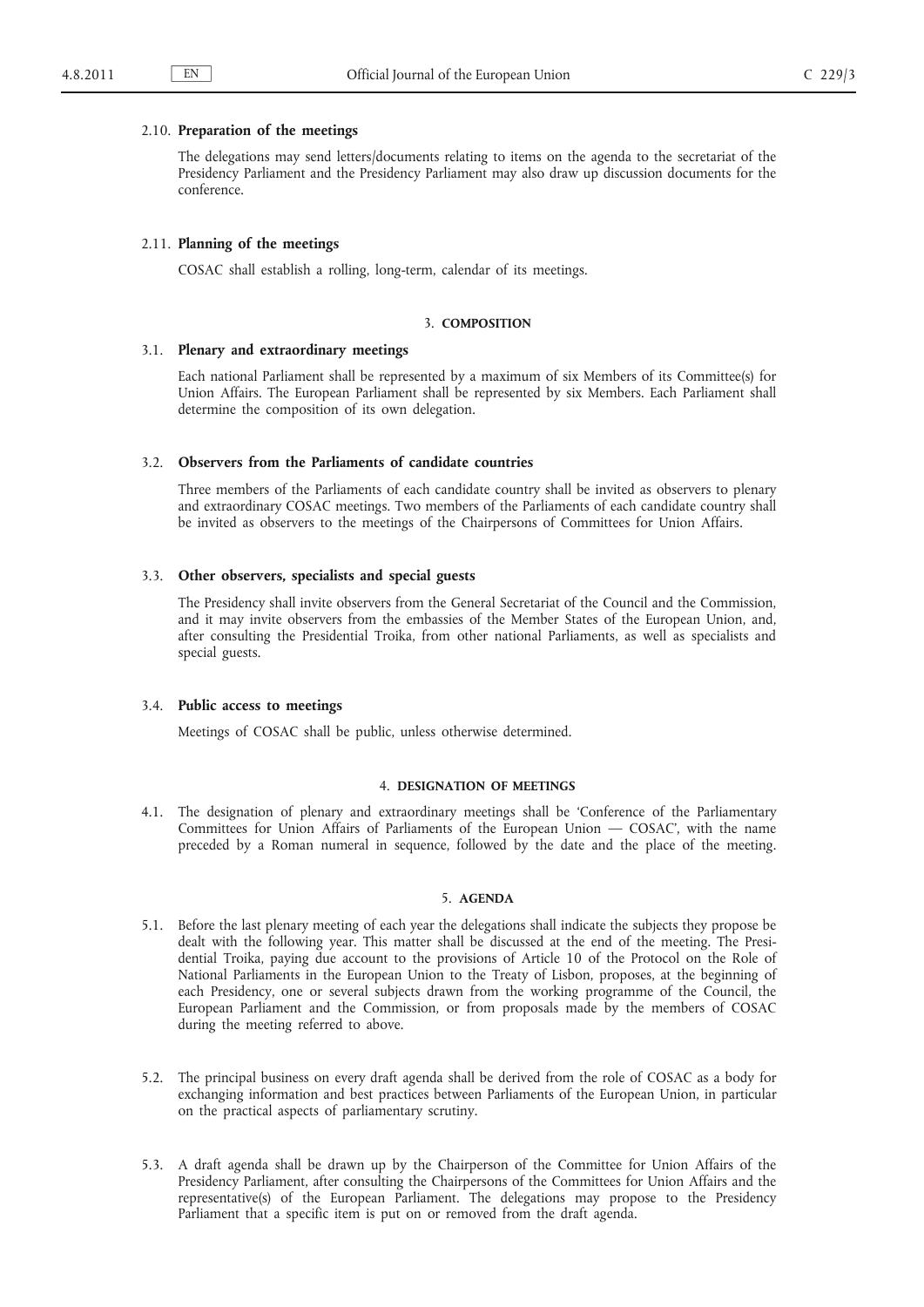5.4. The meeting itself shall decide on its final agenda.

## 6. **LANGUAGES**

- 6.1. Each delegation is responsible for translating any document which it submits into English and/or French.
- 6.2. Participating Parliaments will receive conference documents in English and/or French. Each Parliament is responsible for translation into its official language(s).
- 6.3. Simultaneous interpretation into the official languages of the EU is provided during the plenary meetings.
- 6.4. The contributions of COSAC are drawn up in a single original in English and French, each of these texts being equally authentic.

#### 7. **COSAC CONTRIBUTIONS**

- 7.1. COSAC may address contributions for the attention of the European Parliament, the Council and the Commission pursuant to the Protocol on the Role of National Parliaments in the European Union to the Treaty of Lisbon.
- 7.2. Each delegation may propose that a contribution be adopted by COSAC. A draft contribution shall be drawn up if proposed by the Presidency Parliament, after consulting the Presidential Troika, or if deemed necessary by an absolute majority of the Chairpersons of the Committees for Union Affairs of the national Parliaments and of the representatives of the European Parliament, or if decided in a meeting of COSAC.
- 7.3. The draft of a contribution shall be communicated to the delegations in good time before the relevant meeting of COSAC to give them a reasonable period for scrutiny and remarks.
- 7.4. The final draft of a contribution shall be prepared at the preparatory meeting of the Chairpersons during the relevant meeting of COSAC. It shall embrace the observations and remarks by all delegations, including possible declarations concerning the vote.
- 7.5. In general COSAC shall seek to adopt contributions by broad consensus. If this is not possible, contributions shall be adopted with a qualified majority of at least 3/4 of the votes cast. The majority of 3/4 of the votes cast must at the same time constitute at least half of all votes.
- 7.6. Each delegation has two votes.
- 7.7. After adoption, the contribution is published in the *Official Journal of the European Union* in the official languages of the European Union.
- 7.8. After adoption, the Presidency Parliament shall send the contribution to the Presidents of the European Parliament, the Council and the Commission inviting them to respond to the contribution.

## 8. **ROLE OF THE PRESIDENCY PARLIAMENT**

8.1. The Committee for Union Affairs of the Presidency Parliament shall hold the Presidency of COSAC during that Presidency.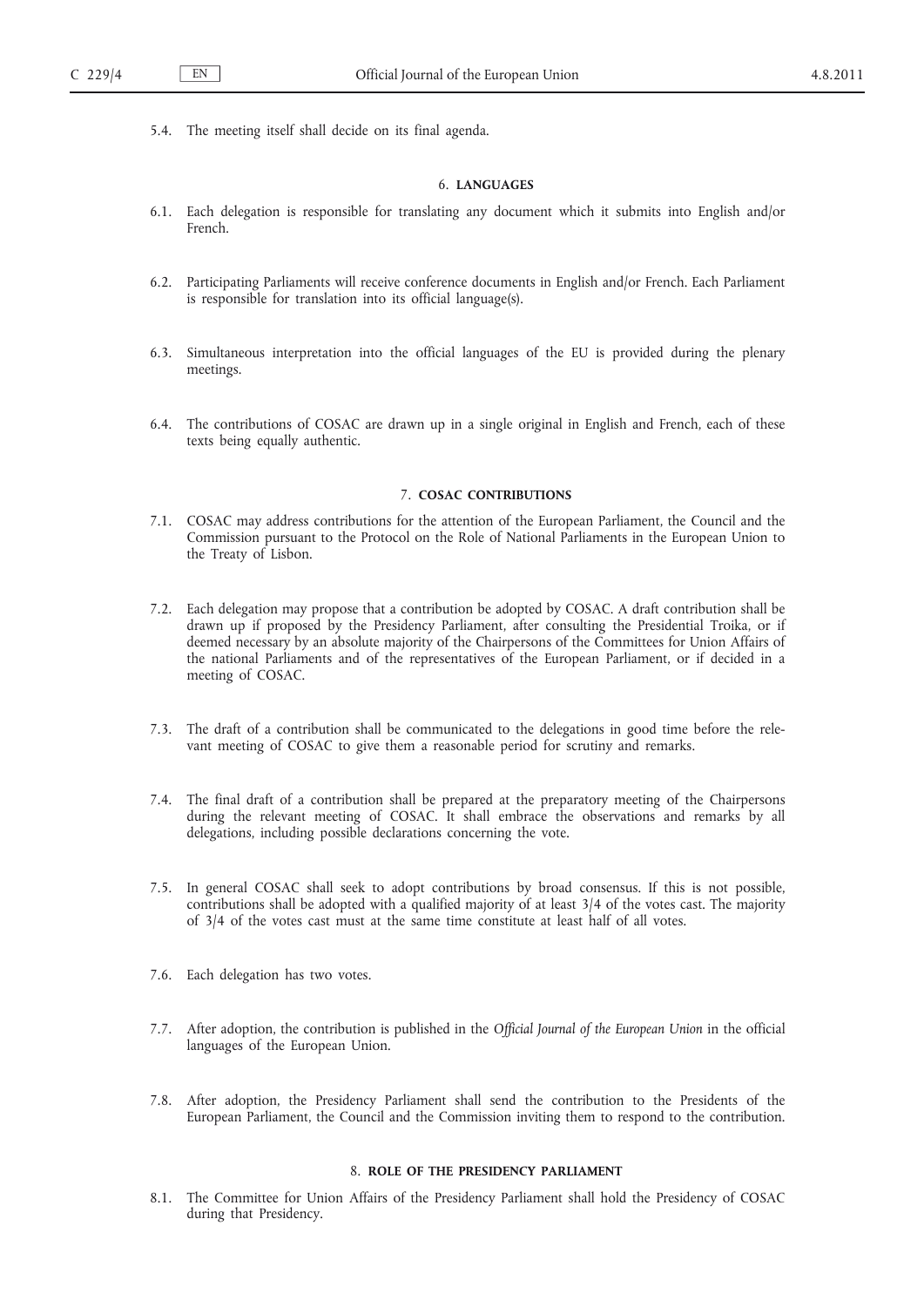- 8.2. The secretariat of the Presidency Parliament shall prepare the documents for the meetings. It shall be assisted by the COSAC Secretariat.
- 8.3. Meetings shall be chaired by the Chairperson(s) of the Parliamentary Committee for Union Affairs of the Presidency Parliament.
- 8.4. The Chairperson of the Committee for Union Affairs of the Presidency Parliament shall propose a timetable for the meeting and the length of speeches, which shall be four minutes, unless the meeting determines otherwise.
- 8.5. The secretariat of the Presidency Parliament shall draw up brief minutes of the meeting on the basis of the draft provided by the COSAC Secretariat.
- 8.6. The Chairperson of the Committee for Union Affairs of the Presidency Parliament shall present the debate's conclusions, as drawn up by the Presidential Troika.
- 8.7. The secretariat of the Presidency Parliament shall provide the secretariat for the activities of COSAC during its term. The COSAC Secretariat shall provide assistance.

#### 9. **THE COSAC SECRETARIAT**

- 9.1. The COSAC Secretariat shall be composed of officials from the Parliaments of the Presidential Troika, and a Permanent Member who supports the Secretariat in its activities.
- 9.2. The officials from the Parliaments of the Presidential Troika shall be appointed by each of the relevant Parliaments for a non-renewable period of 18 months.
- 9.3. The Permanent Member shall be appointed by the COSAC Chairpersons on the proposal of the Presidential Troika. He or she shall be an official of a National Parliament and shall remain in office for two years with the possibility of one renewal.
- 9.4. The COSAC Secretariat shall assist the Presidency Parliament in all its tasks. The members of the COSAC Secretariat shall perform their duties under the political responsibility of the COSAC Presidency and the Presidential Troika or according to the decisions taken by COSAC meetings. The Permanent Member shall coordinate the activities of the COSAC Secretariat under the direction of the Presidency Parliament.
- 9.5. The cost for seconding the Permanent Member of the Secretariat to Brussels and other necessary technical costs of the Secretariat are jointly borne by Parliaments wishing to contribute. The amount and the terms of payment for the co-financed expenditure are defined in an agreement among the participating Parliaments.

## 10. **COSAC CONCLUSIONS AND COMMUNIQUES**

- 10.1. If COSAC decides to adopt conclusions or issue a communiqué, a draft shall be drawn up by the Presidential Troika.
- 10.2. The draft of the conclusions shall be communicated to the delegations in good time before the relevant meeting of COSAC to give them a reasonable period for scrutiny and remarks.
- 10.3. Conclusions and/or communiqués shall be sent to the national Parliaments, the European Parliament, the Council and the Commission by the secretariat of the Presidency Parliament.